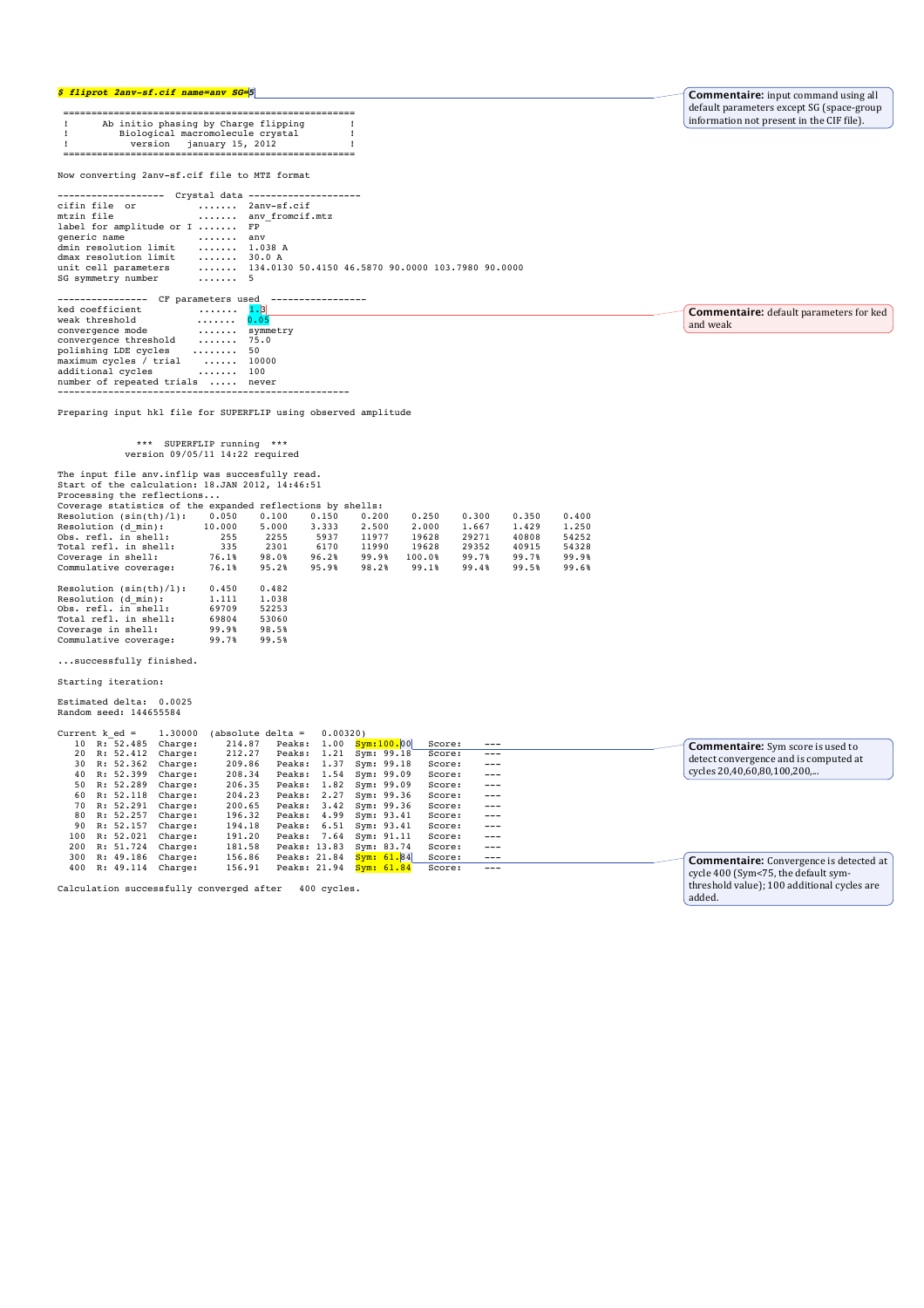| 50 cycles of noise suppression follow:<br>10 R: 34.262 Charge:<br>0.00<br>Peaks: 128.77<br>20 R: 33.453 Charge:<br>0.00<br>Peaks:125.28<br>0.00<br>30 R: 33.321 Charge:<br>Peaks: 123.73<br>40 R: 33.281 Charge:<br>0.00<br>Peaks: 123.19<br>50 R: 33.265 Charge:<br>0.00<br>Peaks: 122.98                                      |                                                                                        | <b>Commentaire:</b> 50 cycles of LDE density<br>modification are added to improve the<br>solution                                                                          |
|---------------------------------------------------------------------------------------------------------------------------------------------------------------------------------------------------------------------------------------------------------------------------------------------------------------------------------|----------------------------------------------------------------------------------------|----------------------------------------------------------------------------------------------------------------------------------------------------------------------------|
| Checking the density for symmetry:                                                                                                                                                                                                                                                                                              |                                                                                        | <b>Commentaire:</b> Independent control on                                                                                                                                 |
| Centering vectors:<br>$0.000$ $0.000$ $0.000$<br>$0.500$ $0.500$ $0.000$                                                                                                                                                                                                                                                        |                                                                                        | the quality of the map obtained by charge<br>flipping: the symmetry is derived from the<br>P1 map (eventually, presence of potential<br>higher crystallographic symmetry). |
| Symmetry operations compatible with the lattice and centering:<br>Symmetry operation                                                                                                                                                                                                                                            | agreement factor                                                                       |                                                                                                                                                                            |
| $2(0,1,0)$ :<br>x2<br>$-x1$<br>$-x3$<br>$m(0,1,0)$ :<br>$-x2$<br>x3<br>x1<br>$-x2$<br>$-x1$<br>$-1:$<br>$-x3$<br>$-x2$<br>$c(0,1,0)$ :<br>x1                                                                                                                                                                                    | 0.048<br>63.582<br>XXXXXXXXXXXXXXXXX<br>xxxxxxxxxxxxxxxx<br>63.642<br>$1/2+x3$ 100.247 |                                                                                                                                                                            |
| Space group derived from the symmetry operations:<br>HM symbol:<br>C <sub>2</sub><br>Hall symbol:<br>c <sub>2y</sub><br>33121060qW0 (0,0,0)<br>Fingerprint:<br>Centering vectors:<br>$0.000$ $0.000$ $0.000$<br>$0.500$ $0.500$ $0.000$<br>Symmetry operations:<br>x1<br>x2<br>x3<br>1:<br>$2(0,1,0)$ :<br>$-x1$<br>x2<br>$-x3$ |                                                                                        |                                                                                                                                                                            |
| Searching for the origin of the space group:<br>Agreement factors of individual generators:<br>Number smb agreement<br>2<br>$\overline{2}$<br>0.05                                                                                                                                                                              |                                                                                        |                                                                                                                                                                            |
| Overall agreement factor:<br>0.05                                                                                                                                                                                                                                                                                               |                                                                                        | <b>Commentaire:</b> The P1 map is constrained                                                                                                                              |
| End of the calculation: 18.JAN 2012, 14:49:54<br>Superflip version: 09/05/11 14:22                                                                                                                                                                                                                                              |                                                                                        | to obey the input XL symmetry properties.<br>The agreement is very good $<<5-10$                                                                                           |
| ***********<br>SUPERFLIP procedure finished **********                                                                                                                                                                                                                                                                          |                                                                                        |                                                                                                                                                                            |
| Input file for SUPERFLIP<br>Input hkl-amplitude file for SUPERFLIP<br>SUPERFLIP logfile in                                                                                                                                                                                                                                      | anv.inflip<br>anv.hkl<br>anv.sflog                                                     |                                                                                                                                                                            |
| Best CF density map FT{Enorm; PHIcf}                                                                                                                                                                                                                                                                                            | anv.map                                                                                | <b>Commentaire:</b> this file                                                                                                                                              |
| Output HKL file with CF phased reflections<br>Output MTZ file with CF phased reflections<br>containing h k l, Fobs amplitudes, Ecf=Enorm and phases PHIcf                                                                                                                                                                       | anv-phased.hkl<br>anv.mtz                                                              | <b>Commentaire:</b> eletron-density map in<br>CCP4 format, symmetry C2 (CCP4 header<br>with P1 symmetry!)                                                                  |
| Using Charge flipping phased diffraction data for model building                                                                                                                                                                                                                                                                |                                                                                        |                                                                                                                                                                            |
| Automated protein model building with ARP/wARP (version 7.x):<br>example with 2anv model:<br>2*146 residues and 2anv.seq the corresponding protomer sequence file                                                                                                                                                               |                                                                                        |                                                                                                                                                                            |
| Setup the proper environment for ARP/wARP and run the command line:                                                                                                                                                                                                                                                             |                                                                                        |                                                                                                                                                                            |
| \$warpbin/auto_tracing.sh datafile anv.mtz residues 292 fp FP sigfp SIGFP phibest PHIcfi \<br>seqin 2anv.seq cgr 2 buildingcycles 5                                                                                                                                                                                             |                                                                                        | <b>Commentaire:</b> test the 2 phase sets PHIcf<br>and PHIcfi for the correct hand                                                                                         |

====================================================================

**Commentaire:** test the 2 phase sets PHIcf and PHIcfi for the correct hand.